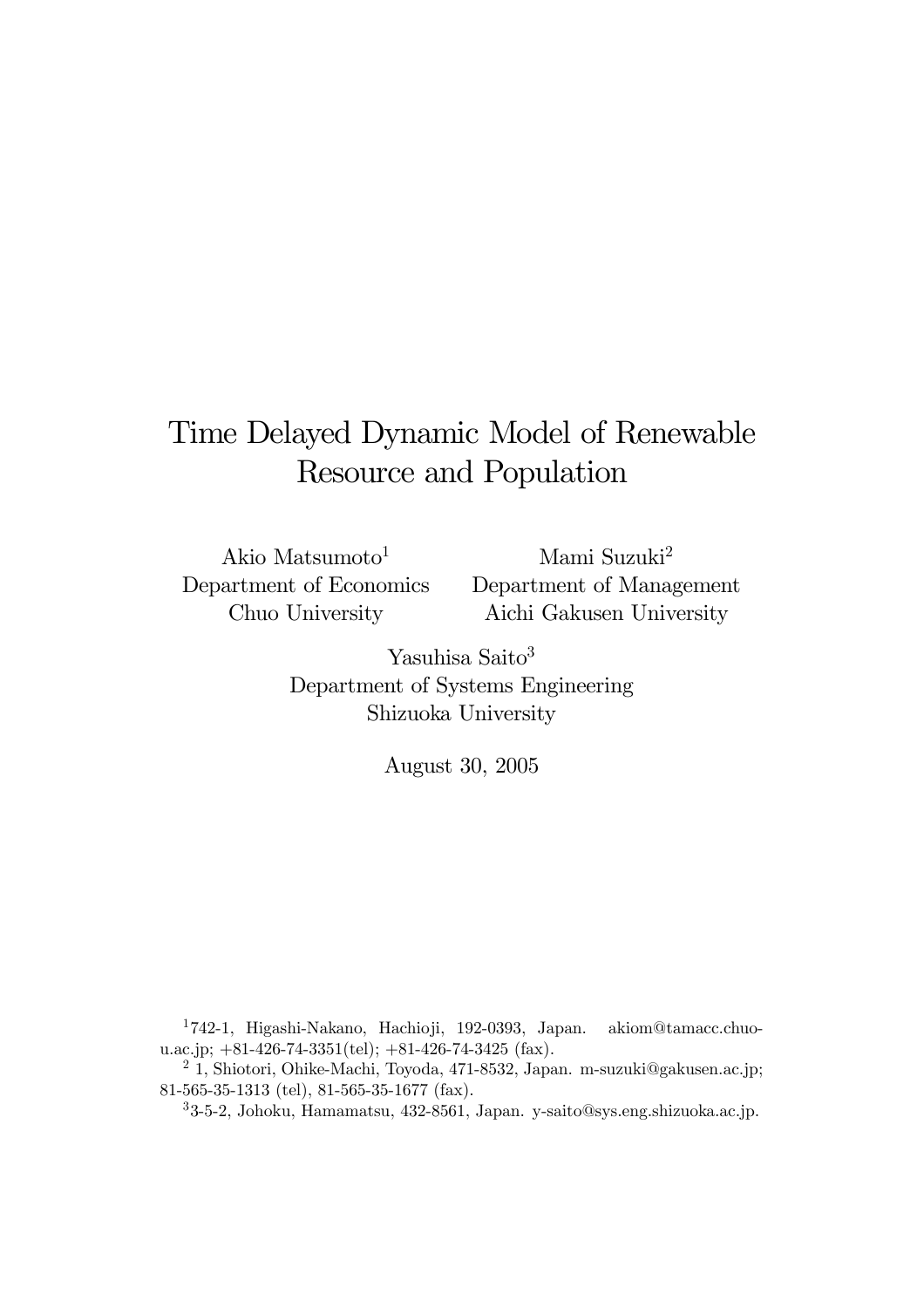#### Abstract

This paper reconsiders a "Ricardo-Malthus" dynamic model of population and renewable resource developed by Brander and Taylor [1998]. To this end, it sheds light on a delay in production, a key feature of long-run evolution in a pre-industrial economic society. It is clear that the delay has a considerable effect on long-run dynamics of natural resource and population This notwithstanding, many previous works relate to a case in which production is instantaneous. As such, the purpose of this paper is to investigate the effect caused by the delay in production. Our analysis shows that there is a critical value of the delay with which a delayed version of an otherwise stable system becomes unstable. In addition, it numerically shows that the critical value is negatively related to the size of the carrying capacity and the exogenous net birth rate.

#### Acknowledgement

This is a revised version of the paper with the same title, which was presented at the international conference on Dynamical Systems Theory and Its Applications to Biology and Environmental Science held at Shizuoka University, Shizuoka, Japan, March 15 - 17, 2004. We are grateful for comments from Bob Sacker and participants of the conference. We appreciate the financial supports from the Japan Ministry of Education, Culture, Sports, Science and Technology (Grand-in-Aid for Scientific Research (C) 15540217 for the first two authors and Grand-in-Aid for JSPS Fellows 00000472 for the third author). Needless to say, remaining errors are our responsibility.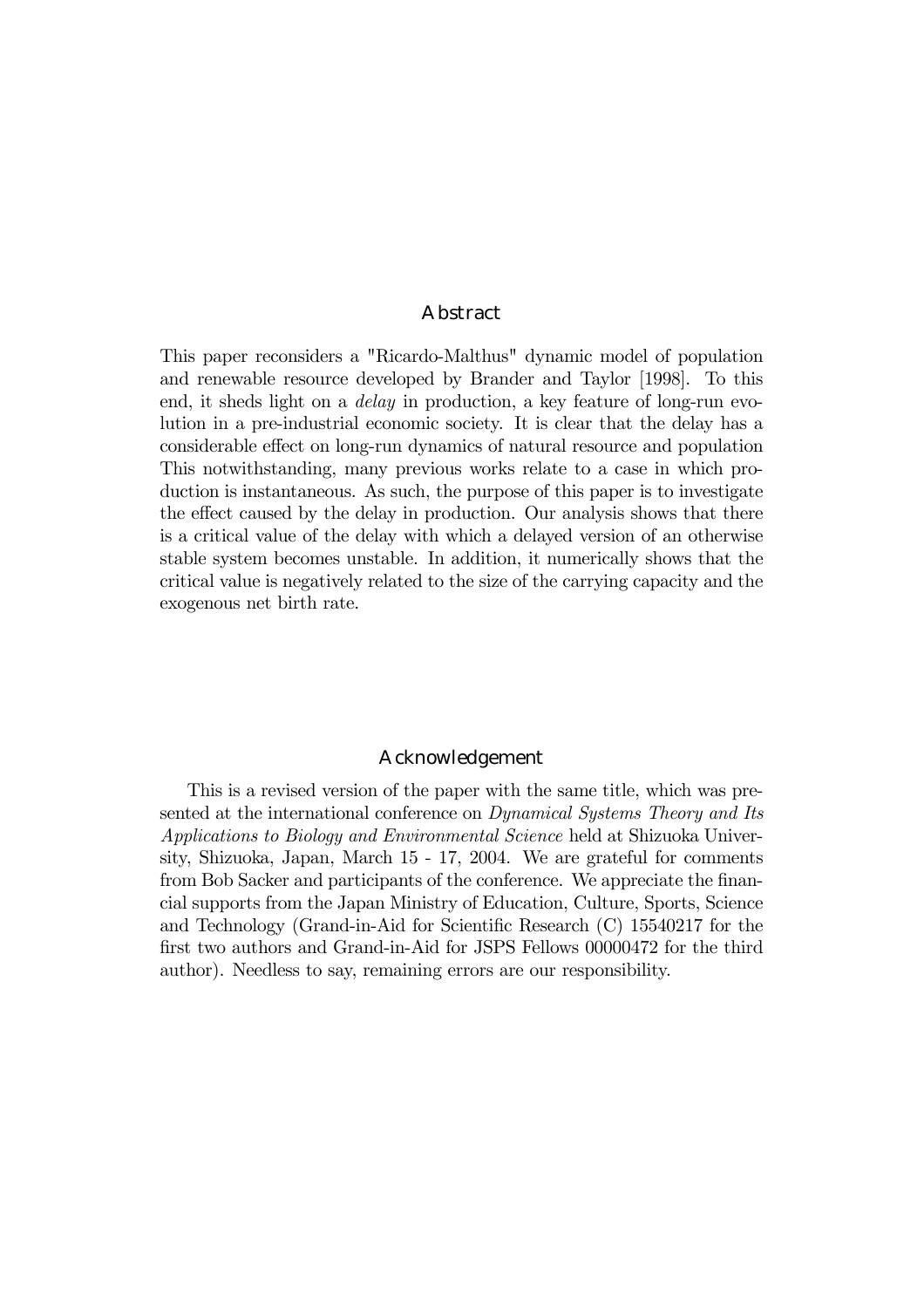## 1 Introduction

This study reconstructs an economic dynamic model for a small island based on the Easter Island study by Brander and Taylor [1998] (BT henceforth). Introducing a delay in production into the BT model, it deals with analytical as well as numerical representations of evolutions of a small island economy, evolutions of which are characterized by a two-fold process of transformation; environmental degradation and population growth. Its main purpose is to investigate effects caused by the delay in production on an adjustment process in population and natural resource stock.

Archeological studies have suggested that many Pacific islands followed similar evolutionary patterns of natural resource and population dynamics, that is, rapid population growth, resource degradation, economic decline and then population collapse. BT reconsider archeological and anthropological evidences of Easter Island, as an example, from an economic point of view. In particular, BT present a general equilibrium model of renewable resource and population dynamics and seek to explain the rise and fall of Easter Island for 1400 years between the 4th century and the middle of the 18th century. They bring to light on economic conditions under which the small island economy can survive or perish. Their findings indicate that an economic model linking resource and population dynamics may explain not only the sources of past historical evolutions discovered in these small islands but also a possibility of sustainable growth of our world economy in which rapid-increasing population and rapid-degrading environment become serious problems. The analysis in the BT model has been extended in various directions. Dalton and Coats [2000] examine the impact of market institutions and different property-rights structures. Reuveny and Decker [2000] numerically consider how technological progress and population management reform affect the long-run dynamics of Easter Island. Matsumoto [2002] reconstructs the BT continuous model in discrete steps and shows that the modified model can generate various dynamics ranging from simple dynamics to complex dynamics involving chaos.

In the existing literature, however, not much has been revealed with respect to a "history" of Easter Island. It has been believed that a small group of Polynesians arrived the island around 400 A.D., deforestation occurred around 1000 A.D., most of statures were carved during 1000-1400 A.D., and so forth.<sup>1</sup> Based on this "conventional wisdom," BT as well as other researchers attempt to reproduce a dynamic pattern of natural resource and population. However, the "wisdom" is still one of possible hypotheses and

<sup>&</sup>lt;sup>1</sup>See section 1 of Brander and Taylor [1998] for more details.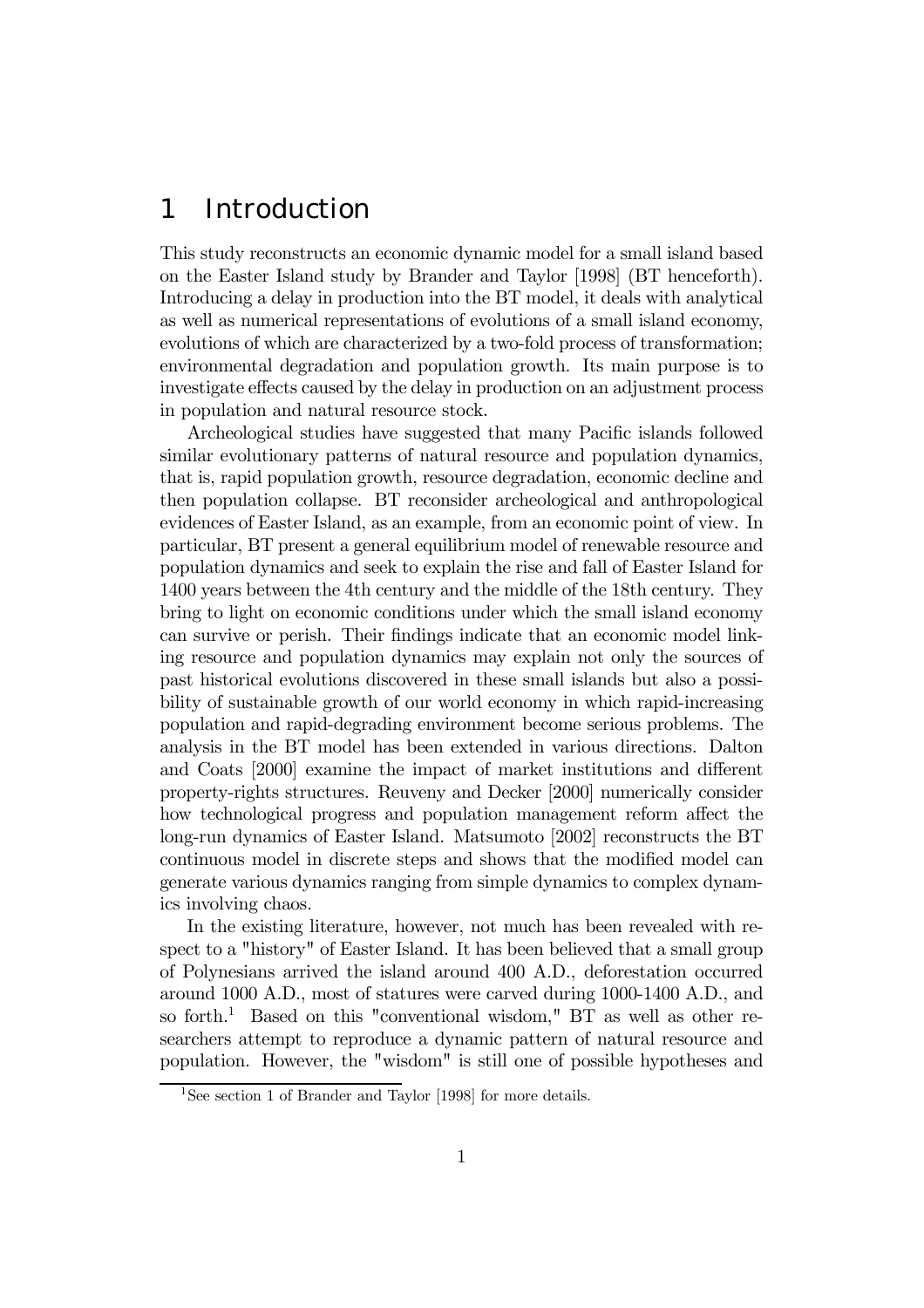not fully confirmed yet. In particular, according to Intoh [2000], recent reconsiderations of archeological evidences on the island imply indeterminacy of arrival time of Polynesians. It can only be estimated that a small group settled between 410 and 1270 A.D. This new finding is inconsistent with the traditional wisdom. In other words, we may have a different history (as well as different evolution pattern) of Easter Island, even though the available historical evidences are the same. It is thus imperative to construct a model for small islands that can generate various patterns of dynamics in order to deal with such ambiguous characteristics of archeological evidence.

In this study, we extend the BT model to include a delay or lag in production with the following reason. Agricultural production may play an essential part of economic activity in a pre-industrial economic society. It is well-known that an important characteristic of such an agricultural production is the significant time lag between the time at which producers make their decisions to plant seeds in the fields and the time when they actually gather crops from the fields. It is thus natural to raise a question: how the delayed production affects an evolutionary pattern of small island economy?

This study is organized as follows. Section 2 constructs a simple economic dynamics model of an small island based on BT's Easter Island analysis. Section 3 analytically as well as numerically examines effects caused by a delay in production on evolutions of natural resource and population. Section 4 provides summary and concluding remarks.

### 2 Basic Model for Small Islands

Since our analysis is based on BT's dynamic model of renewable resource and population, we recapitulate the basic part of their model in this section. See BT's paper for more details.

The model describes the dynamics of an economy with two goods and three types of economic agents (two producers and one consumer). The harvest of the renewable resource is called agricultural good and some other good called manufactured good. The model functions as follows. At time t, the stock of natural resource  $S(t)$  and the size of population  $L(t)$  are given.<sup>2</sup> Producers determine their demands for labor and supplies of goods so as to maximize their profits. A manufactured producer supplies the manufactured good produced with constant returns to scale using only labor. Since, by choice of units, one unit of manufactured goods can be produced by one unit of labor, the total supply of manufactured good  $M<sup>S</sup>$  is determined by the

<sup>&</sup>lt;sup>2</sup>For a time being, t is suppressed for the notational simpliciv.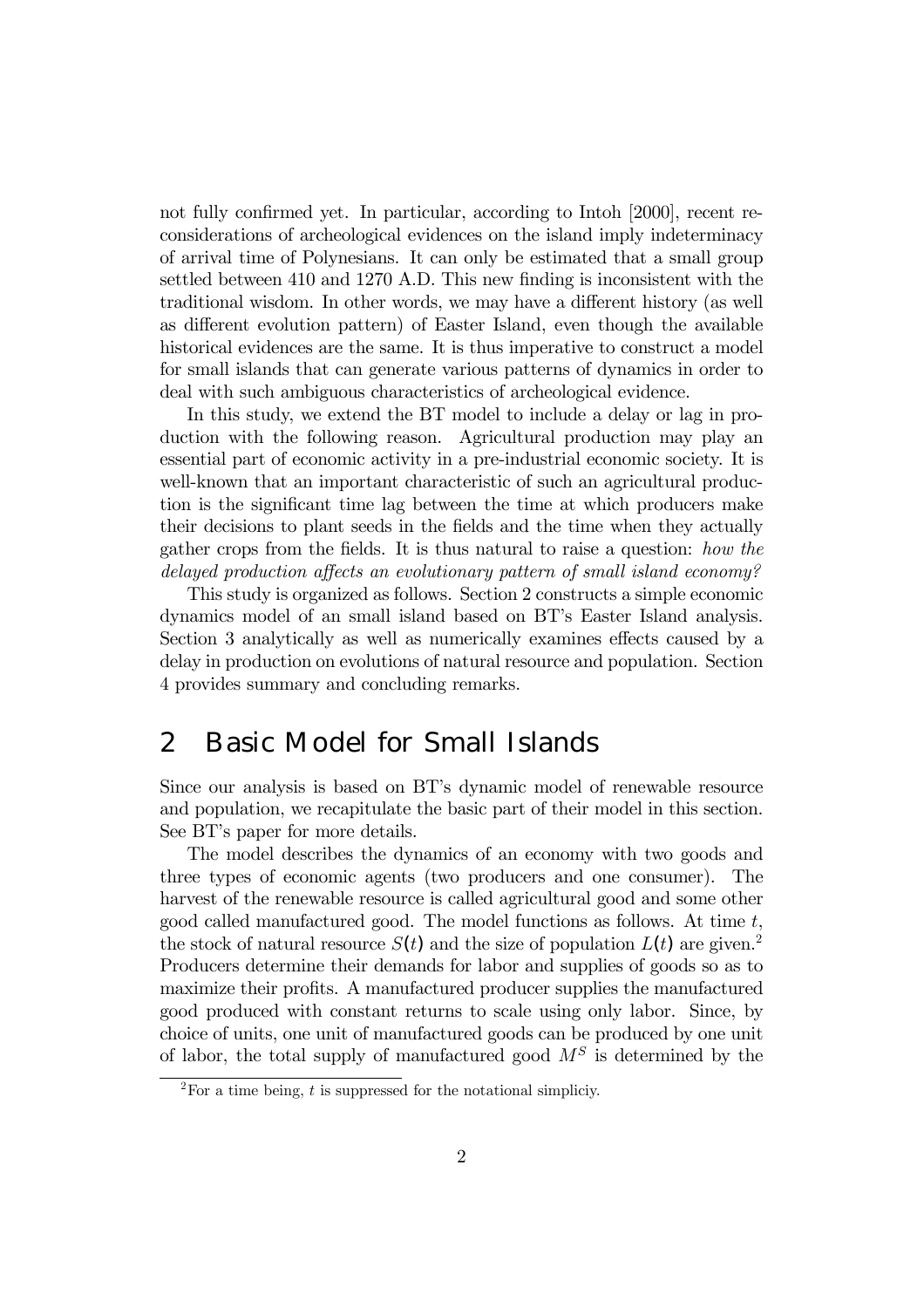demand for labor  $L_M^D$ 

$$
M^S = L_M^D. \tag{1}
$$

An agricultural producer supplies the agricultural good carried out according to the Shaefer harvesting production function,

$$
H^S = \alpha SL_H^D,\tag{2}
$$

where  $H<sup>S</sup>$  is the harvest supplied,  $\alpha$  is a positive constant indicating the harvesting efficiency and  $L_H^D$  is the labor demand in resource harvesting. A representative consumer is endowed with one unit of labor and is assumed to have a Cobb-Douglas utility function,

$$
u(h,m) = h^{\beta} m^{1-\beta},\tag{3}
$$

where h and m are individual consumptions of the agricultural good and of manufactured good, and  $\beta \in (0, 1)$  is a positive constant reflecting preference of the agricultural good. Each consumer supplies one unit of labor and demands both goods so as to maximize his utility subject to the budget constraint,  $ph + m = w$  where p is the price of the agricultural good, w is the wage rate, and the price of the manufactured good is normalized to 1 as it is treated as a numeraire. The usual utility maximization procedure yields optimal demands for both goods,  $h^d = \frac{w\beta}{p}$  and  $m^d = (1 - \beta)L$  where d is attached to a variable indicating individual demand. The total number of population is L so that the total demands are

$$
H^D = Lh^d \text{ and } M^D = Lm^d. \tag{4}
$$

Prices are adjusted to establish temporary equilibrium in each of three markets; agricultural good market  $(H^D = H^S)$ , manufactured good market  $(M^D = M^S)$  and labor market  $(L_M^D + L_H^D = L)$  in which labor force is assumed to be equal to the population. It can be verified that the fixed proportion of the total population is employed in the agricultural section,  $L_H^D = \beta L$  and thus the resource harvest is  $H^S = \alpha \beta SL$  at the temporary equilibrium state. After finishing transactions in each market, new values of natural resource and the size of population are determined at the next instant of time. With these new values, the process repeats until the stationary state is attained.

Dynamics of temporary equilibrium is described as follows. A change in the stock at time t is determined by the natural growth rate  $G(S)$  minus the harvest rate,

$$
\frac{dS(t)}{dt} = G(S(t)) - H^S(t). \tag{5}
$$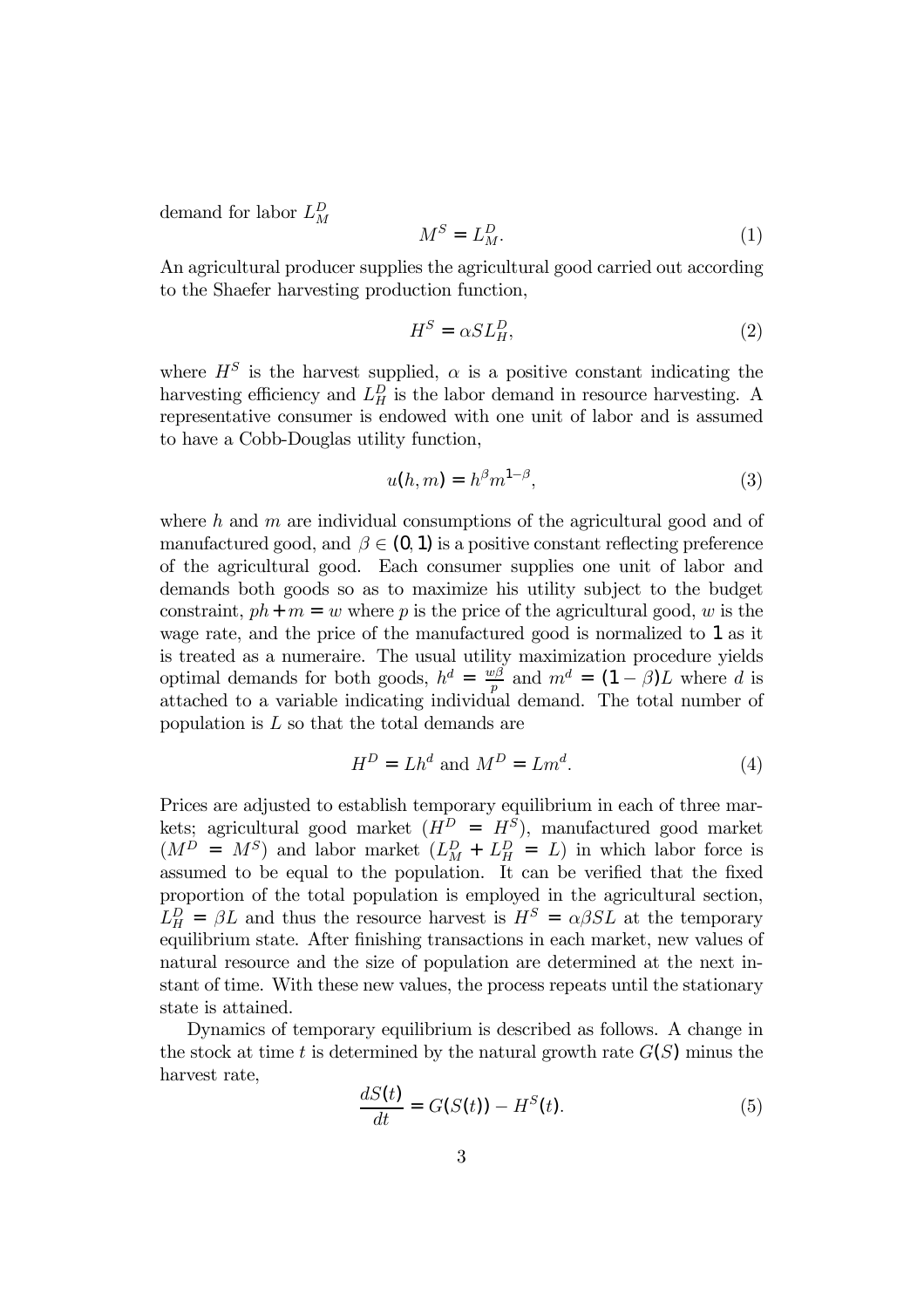For the analytical simplicity, the logistic functional form for  $G$  is assumed,  $G(S) = r(1-S/K)S$  where K is the maximum possible size for the resource stock, r is an intrinsic growth rate of natural resource, and both are positive constants. A change of population depends on a difference between an underlying birth rate and death rate. b denotes the exogenously-determined birth rate, and d the endogenously-determined death rate. It is assumed that the net rate, denoted as  $c = b - d$ , is negative. Following the formulation of Malthusian population dynamics, it is further assumed that the endogenously-determined birth rate depends on the economic activities, that is, per capita consumption of the agricultural good increases fertility and/or decreases mortality. Let  $\phi \frac{H^S}{L}$  be a fertility function where  $\phi$  is positive constant. Then the population growth rate is

$$
\frac{1}{L(t)}\frac{dL(t)}{dt} = (c + \phi \frac{H^S(t)}{L(t)}),\tag{6}
$$

where the first factor is the exogenous net birth rate, and the second is the endogenous birth rate. Substituting the logistic function into the natural growth rate and the optimal harvest into the fertility function yields the dynamics process of the natural resource and population,

$$
\begin{cases}\n\frac{dS(t)}{dt} = \left(r(1 - \frac{S(t)}{K}) - \alpha \beta L(t)\right) S(t),\n\frac{dL(t)}{dt} = (c + \alpha \beta \phi S(t)) L(t).\n\end{cases}
$$
\n(7)

This is a two-dimensional dynamic system of differential equations and is a variant of the Lotka-Volterra perdator-prey model in which the human is the predator and the resource stock is the prey. The system has a steady state if  $\frac{dS}{dt} = 0$  and  $\frac{dL}{dt} = 0$  hold. We can solve the last simultaneous system for stocks of the natural resource and population size.<sup>3</sup> Coordinates of an interior solution are

$$
S^{e} = -\frac{c}{\alpha \beta \phi} \text{ and } L^{e} = \frac{r}{\alpha \beta} \left( 1 + \frac{c}{\alpha \beta \phi} \right). \tag{8}
$$

BT find the following result about the stability of the interior steady point:

<sup>&</sup>lt;sup>3</sup>The system can have a corner solution depending on values of parameters. However, the corner solution with  $L = 0$  means an extinction of human, which is not interesting. Thus, in this study, we focus only on the interior solution.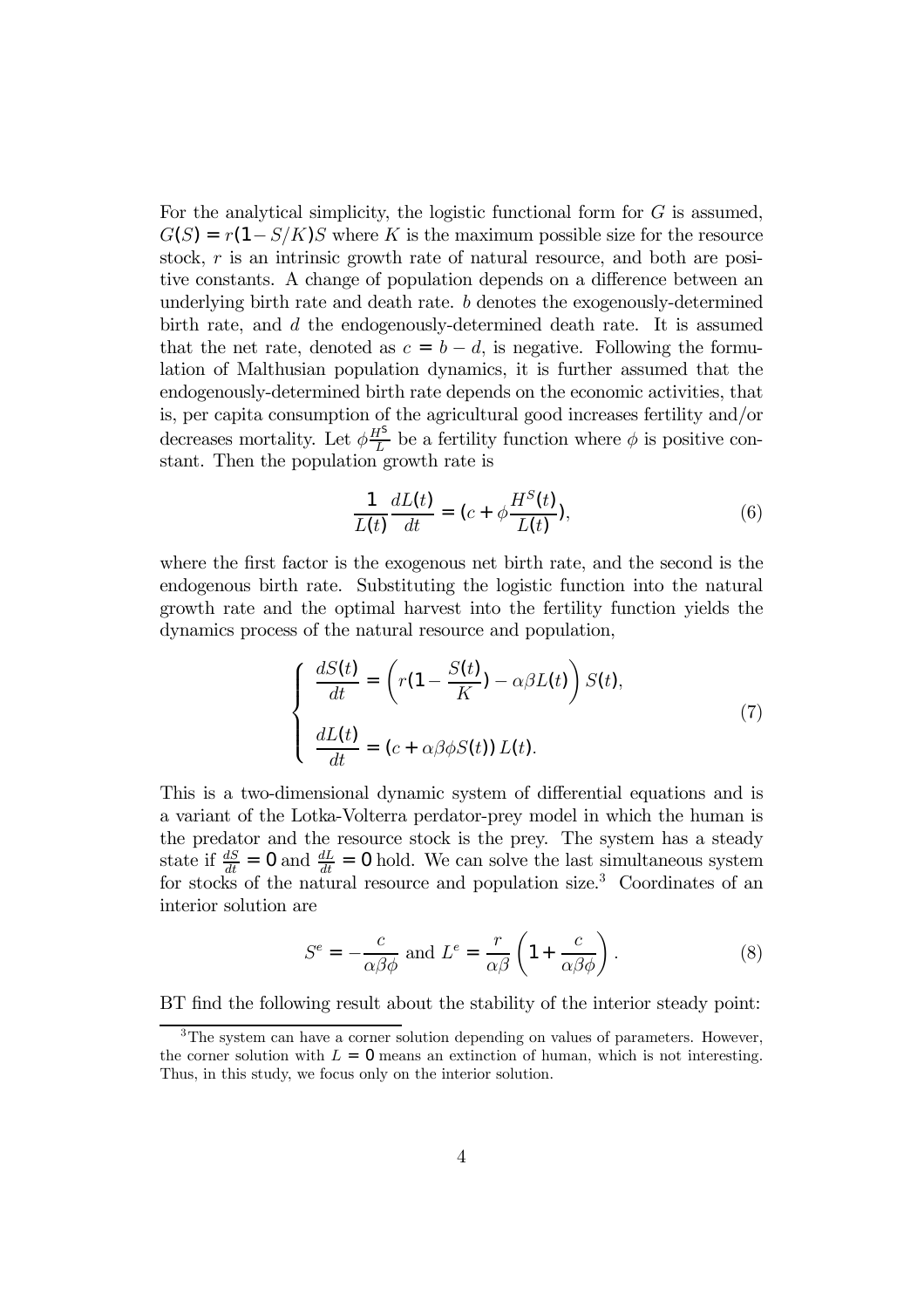**Theorem 1** (Proposition 4 (iii) of Brander and Taylor) An interior steady state  $(L^e > 0$  and  $S^e > 0$ ) is a spiral node with cyclical convergence if

$$
\frac{-cr}{\alpha\beta\phi K} + 4(-c - \alpha\beta\phi K) < 0
$$

and an improper node allowing monotonic convergence if not.

Using the parameterization for the basic model for which BT provide a detailed justification, $4 \leq$  we perform two simulations, which are reproductions of BT's numerical examples. Figure 1 illustrates time series for population size (i.e., a mountain-shaped curve) and resource stocks (i.e., a downward sloping concave-convex curve) when the intrinsic growth rate of renewable resource is low,  $r = 0.04$ . Figure 2 also illustrate time series for the same variables when the rate is roughly 9 times higher,  $r = 0.35$ . In these figures, one period represents one decade and the horizontal axis shows 140 periods. The initial period corresponds to the year 400 A.D., when the first indigenous people are said to have arrived on the island, and the last period corresponds to sometimes of the 18th century when European first arrived on the island, after which the substantial changes in environments make the dynamic model, (7), hold no longer.

Figure 1 shows oscillatory dynamics and appears to replicate what is known of Easter Island history. The island was settled by a Polynesian group about 400 A.D and was covered with great palm trees at this time. For the first 300 years, the populations size is small, and the resource has little degradation. However, soon after, the population size begins to increase rapidly, and the resource begins to decline correspondingly. The heyday of Easter Island is supposed to be between 1100 and 1300: the population reaches its maximum (about 10,000) and the statue carving is intensive. After reaching its peak of the population size, the island entered into a declining period and then disappeared from the history; the palm forest was entirely gone by 1400, carving ceased by 1500 and violent internecine conflict appeared.

<sup>&</sup>lt;sup>4</sup>BT use the following parameters' values for their simulations:  $L_0 = 40$  (initial human populatoin),  $S_0 = 12,000$  (initial stock of the renewable resource),  $K = 12,000$  (carrying capacity),  $\alpha = 0.00001$  (harvesting efficienty),  $\beta = 0.4$  (preference for agricultural good),  $r = 0.04$  (intrinsic growth rate of the renewable resource),  $\phi = 4$  (fertility rate),  $c = -0.1$ (intrinsic net birth rate).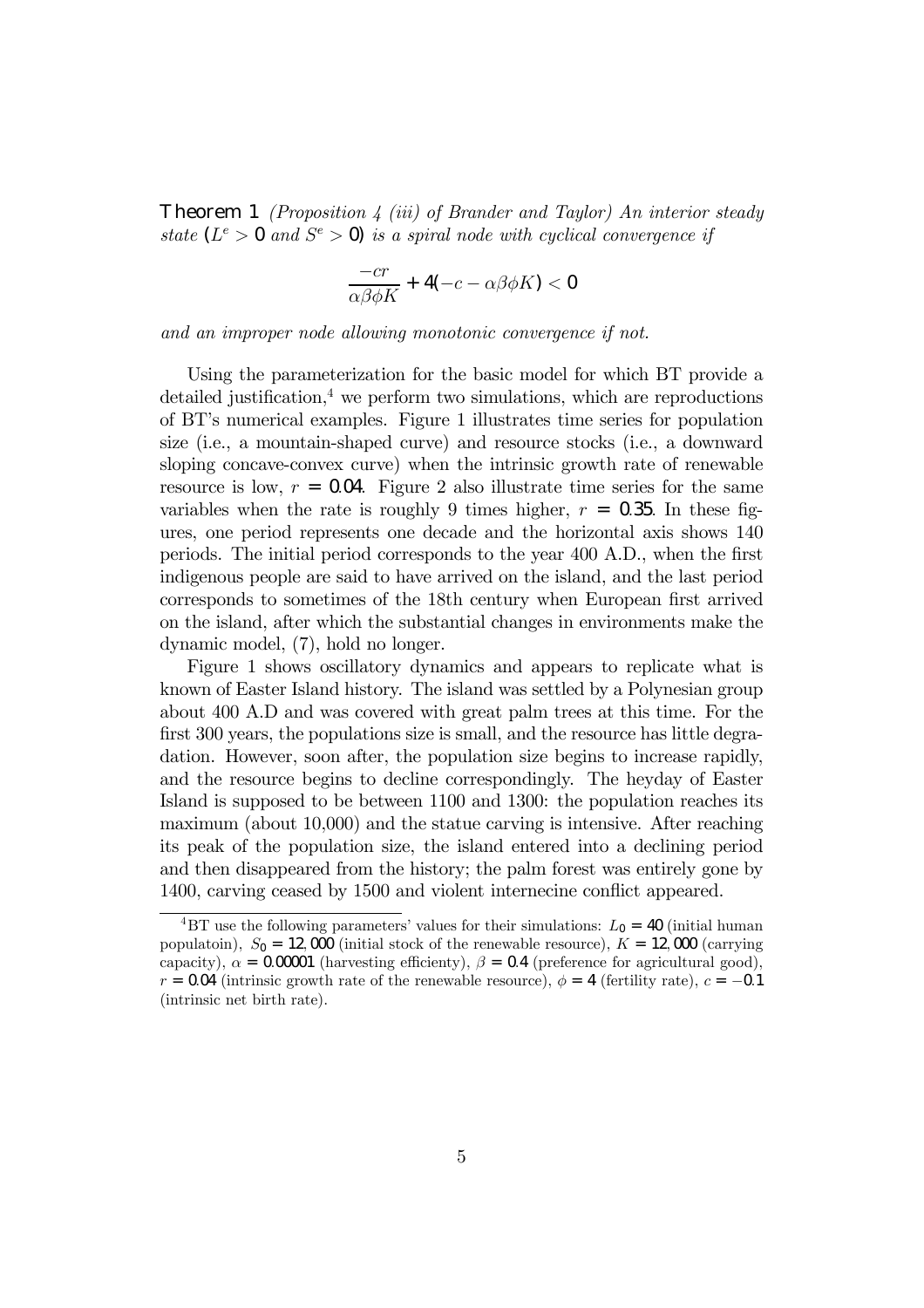

Figure 1.Slow Growth Rate of Natural Resource  $(r = 0.01)$ 

According to Theorem 1, the model can generate monotonic behavior for some combinations of parameters values, which may explain monotonic evolutions observed on some Polynesian islands. In the second simulation we change the growth rate of the natural resource from the lower value  $(r = 0.04)$ to the higher value  $(r = 0.35)$  and use the same values of any other parameters as in the first simulation. As illustrated in Figure 2, the simulation shows a entirely different dynamics; a smooth adjustment converging to the stationary state. Comparing these two figures, we observe that an island with a slow-growing resource base will exhibit overshooting and collapse while an island with a rapid growing resource exhibits a near-monotonic adjustment of population and resource stocks towards steady state.



Figure 2. Rapid Growth Rate of Natural Resource  $(r = 0.35)$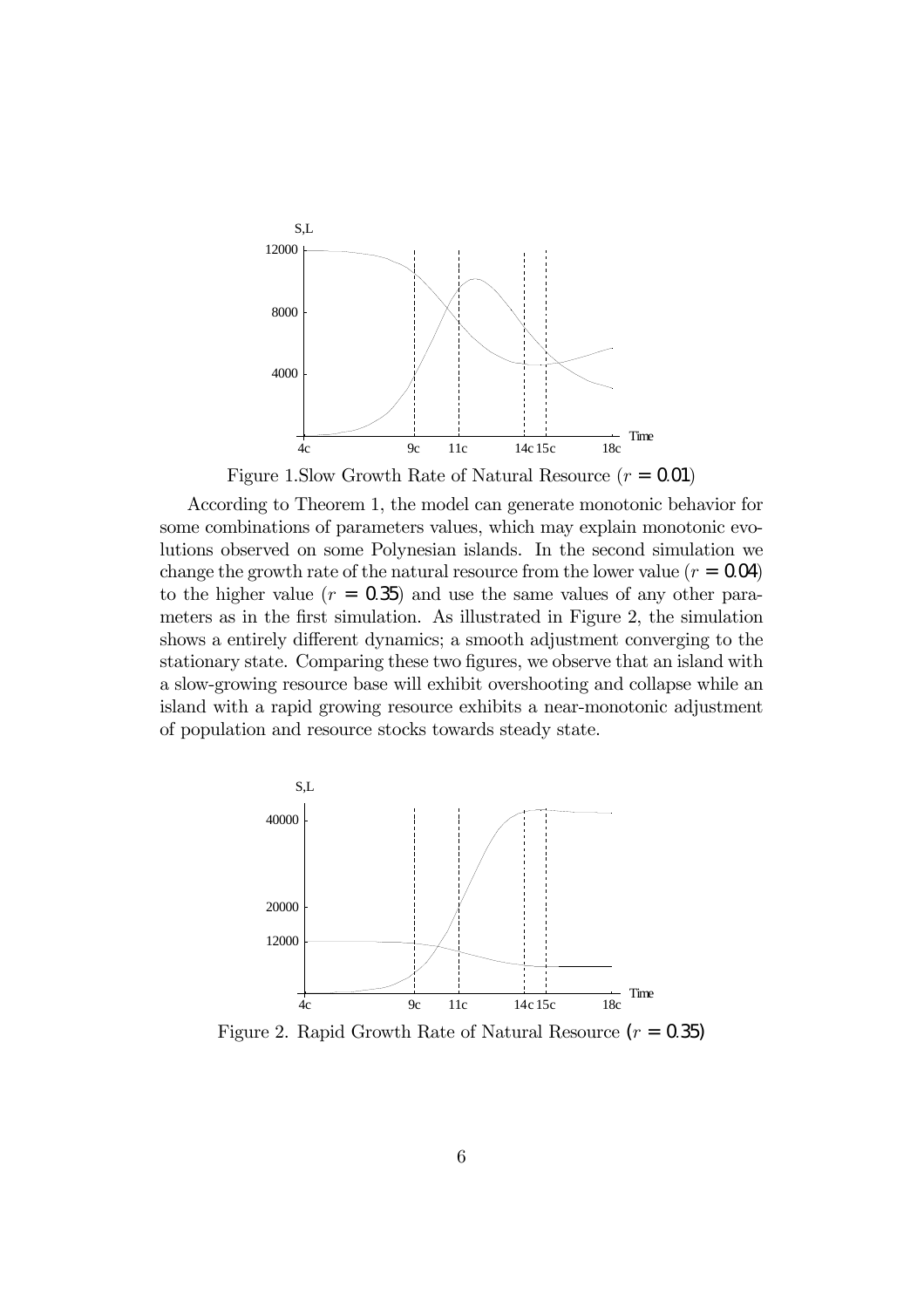### 3 Application Model with Time Delay

In this section, we investigate the hypothetical role that a delay might has played in disturbing monotonic dynamics and disturbing further an oscillatory dynamics. In order to see this disturbing or destabilizing effect, we introduce a delay in production into the basic model, taking account of the fact that it takes some time for agricultural good from seeding to harvesting,

$$
H(t) = \alpha \beta L(t) S(t - \tau). \tag{9}
$$

 $\tau$  is a delay in production. The current harvesting depends on the current amount of labor and the stock of natural resource at time  $t-\tau$ . Substituting (9) into the basic system (7) generates the dynamical system with the delay in production,  $\tau$ ,

$$
\begin{cases}\n\frac{dS(t)}{dt} = rS(t)(1 - \frac{S(t)}{K}) - \alpha \beta L(t)S(t - \tau) \\
\frac{dL(t)}{dt} = L(t)(b - d + \phi \alpha \beta S(t - \tau)).\n\end{cases} (10)
$$

It can be verified that the delayed system has the same equilibrium point as the basic system. To investigate the stability of the delayed system, we first make a coordinate transformation such that a new system is centered at the equilibrium point  $(S^e, L^e)$  and then linearize the resultant system at the origin to derive its characteristic equation.

Let  $\overline{S} = S - S^e$  and  $\overline{L} = L - L^e$ . Then the centered system is reduced to

$$
\begin{cases}\n\frac{d\overline{S}(t)}{dt} = r(1 - \frac{2S^e}{K})\overline{S}(t) - \alpha\beta S^e \overline{L}(t) - \frac{r}{K}\overline{S}(t)^2 \\
-\alpha\beta L^e \overline{S}(t - \tau) - \alpha\beta \overline{L}(t)\overline{S}(t - \tau) \\
\frac{d\overline{L}(t)}{dt} = (L^e + \overline{L}(t))\phi\alpha\beta \overline{S}(t - \tau).\n\end{cases} (11)
$$

Put  $\left(\frac{\overline{S}(t)}{\overline{I}(t)}\right)$  $L(t)$  $\setminus$ =  $Ce^{\lambda t}$  where  $C \in C^2$  and  $\lambda \in C$ . Comparing the linear terms, we have

$$
C\lambda e^{\lambda t} = \begin{pmatrix} r(1-\frac{2S^{\rm e}}{K}) & -\alpha\beta S^{\rm e} \\ 0 & 0 \end{pmatrix} C e^{\lambda t} + \begin{pmatrix} -\alpha\beta L^{\rm e} & 0 \\ \phi\alpha\beta L^{\rm e} & 0 \end{pmatrix} C e^{\lambda(t-\tau)}.
$$

In consequence, for (10), we get the characteristic equation of the linearized system around  $(S^e, L^e)$ ,

$$
\lambda^2 + \{-r(1-\frac{2S^e}{K}) + \alpha\beta L^e e^{-\lambda\tau}\}\lambda + (\alpha\beta)^2 \phi S^e L^e e^{-\lambda\tau} = 0,
$$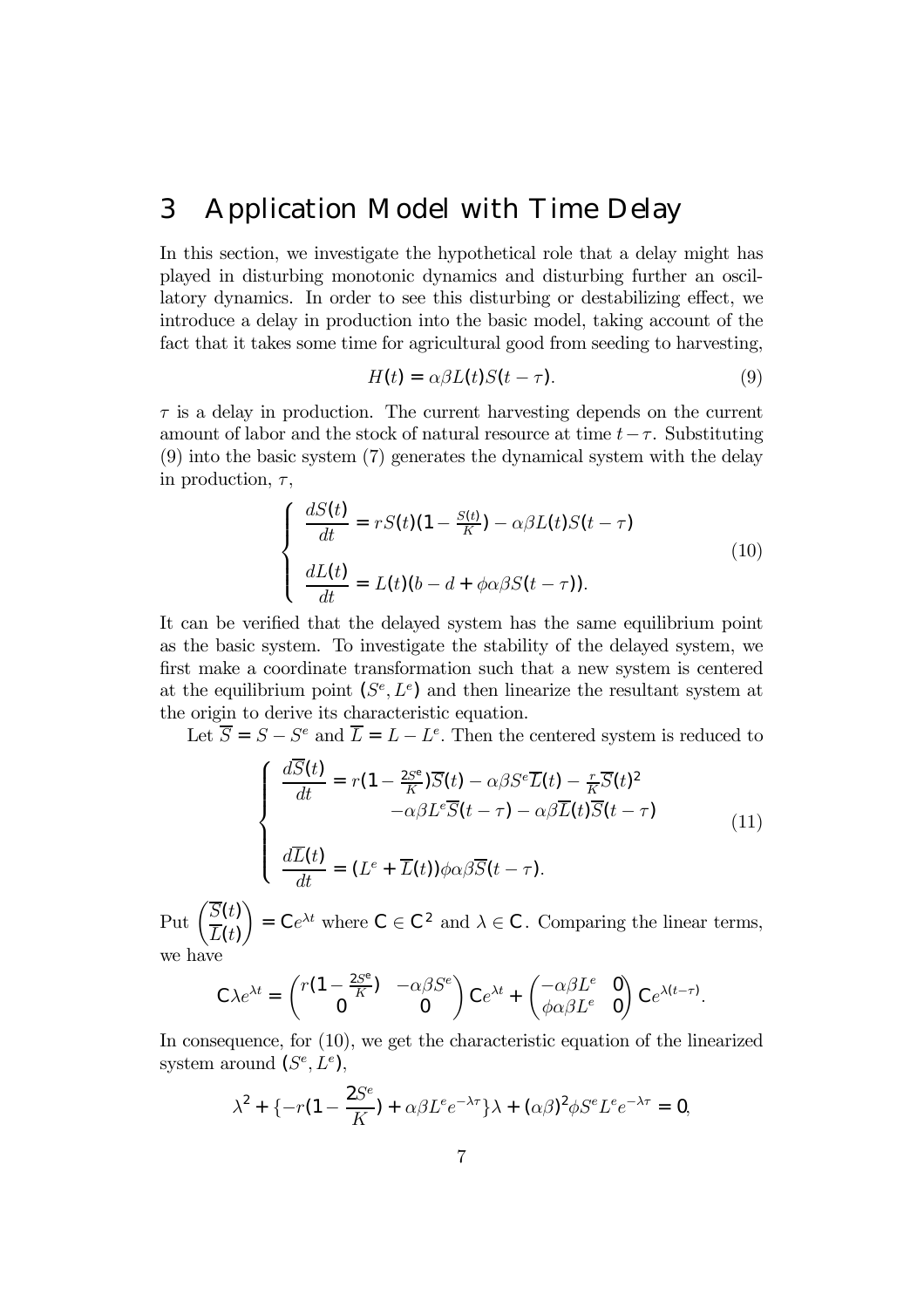and substitute (8) into it to have

$$
\lambda^2 + \{ -(r + \frac{2cr}{\phi\alpha\beta K}) + (r + \frac{rc}{\phi\alpha\beta K})e^{-\lambda\tau} \}\lambda + (\alpha\beta)^2 \phi S^e L^e e^{-\lambda\tau} = 0. \quad (12)
$$

When  $\tau = 0$ , (12) becomes

$$
\lambda^2 - \frac{cr}{\alpha\beta\phi K}\lambda + (\alpha\beta)^2 \phi S^e L^e = 0.
$$
 (13)

Since  $c < 0$  and  $({\alpha}{\beta})^2 {\phi}S^e L^e > 0$ , all the characteristic roots of (13) have negative real parts, by which, in this case, the equilibrium point  $(S^e, L^e)$  is locally asymptotically stable for (10).

For the sake of notational simplify, we introduce new variables,  $p$  and  $q$ , defined as

$$
p = r + \frac{rc}{\alpha\beta\phi K}
$$
 and  $q = (\alpha\beta)^2 \phi S^e L^e > 0$ .

Substituting the new variables into (12), we can rewrite the characteristic equation with delay as

$$
\lambda^2 + \left( -(2p - r) + pe^{-\lambda \tau} \right) \lambda + q e^{-\lambda \tau} = 0. \tag{14}
$$

Substituting  $\lambda = iy$  into (14) gives

$$
py \sin y\tau + q \cos y\tau = y^2,\tag{15}
$$

$$
py \cos y\tau - q \sin y\tau = (2p - r)y. \tag{16}
$$

Squaring and adding (15) and (16) yields

$$
y^4 + (3p^2 - 4pr + r^2)y^2 - q^2 = 0.
$$
 (17)

Let  $Y = y^2 \ge 0$  where the direction of inequality is due to  $y \in R$ . By the way, if  $Y = 0$ , we have  $q = 0$  which is a contradiction. Thus we are concerned with  $Y > 0$  and have roots  $y_0$  of (17),

$$
y_0 = \pm \left( \frac{-(3p^2 - 4pr + r^2) + \sqrt{(3p^2 - 4pr + r^2)^2 + 4q^2}}{2} \right)^{\frac{1}{2}}.
$$
 (18)

From (15) and (16),

$$
\cos(y_0\tau) = \frac{y_0^2(q + 2p^2 - pr)}{p^2y_0^2 + q^2}
$$
 and  $\sin(y_0\tau) = \frac{y_0\{py_0^2 - q(2p - r)\}}{p^2y_0^2 + q^2}$ ,

which imply that there is a  $\tau_0$  such that

$$
\tau_0 = \frac{1}{|y_0|} \arcsin \frac{y_0^2 (q + 2p^2 - pr)}{q^2 + p^2 y_0^2} = \frac{1}{|y_0|} \arccos \frac{|y_0| \{p y_0^2 - q(2p - r)\}}{p^2 y_0^2 + q^2}.
$$
 (19)

Then we have the following theorem.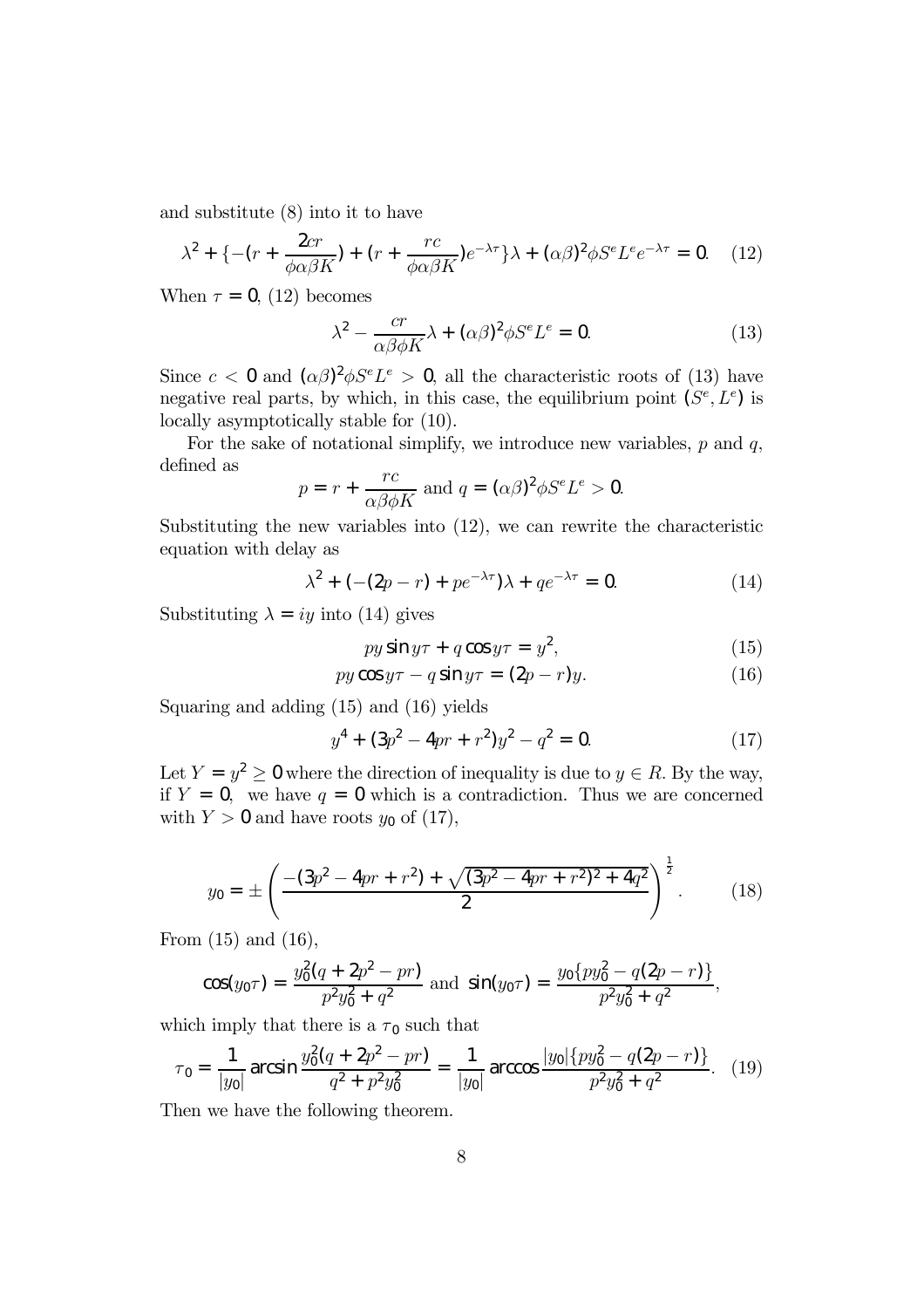**Theorem 2** The delayed dynamical system (10) is unstable if  $\tau > \tau_0$  where

$$
\tau_0 = \frac{1}{|y_0|} \arcsin \frac{y_0^2 (q + 2p^2 - pr)}{q^2 + p^2 y_0^2} = \frac{1}{|y_0|} \arccos \frac{|y_0| \{py_0^2 - q(2p - r)\}}{q^2 + p^2 y_0^2},
$$

$$
p = r + \frac{rc}{\alpha \beta \phi K} > 0, \ q = (\alpha \beta)^2 \phi S^e L^e > 0
$$

and

$$
y_0 = \pm \left( \frac{-(3p^2 - 4pr + r^2) + \sqrt{(3p^2 - 4pr + r^2)^2 + 4q^2}}{2} \right)^{\frac{1}{2}}
$$

.

**Proof.** See Appendix. ■

To the best of our knowledge, a nonlinear dynamical system with time delay does not have an analytical solution.<sup>5</sup> Nevertheless, it is possible to examine its dynamical behavior by simulating the system numerically. Since we have performed two simulations without delay in the last section, we conduct simulations with production delay and then compare the results with time delay with the one without it. By doing so, we can detect effects on long-run dynamics of population and natural stocks caused by the delay in production.

Figure 3 presents simulation results that occur when the delay production is introduced into the first example, ceteris paribus. Real lines show time series of population and natural resource obtained in the current simulation while dotted lines are reproductions of simulation results depicted in Figure 1. With delay in production, the populations and the resource stock generates more volatile fluctuations relative to the ones without delay. Population reaches a much higher peak and much lower trough, jumping to 17,500 and falling quickly down to near zero while the natural resource declines more rapidly and gets closer to zero stock. These numerical simulations indicate the destabilizing effect caused delay in production in the oscillatory case.

<sup>&</sup>lt;sup>5</sup>It is possible to construct an analytical solution when a nonlinear dynamical system is discrete. See Suzuki [1996, 2000].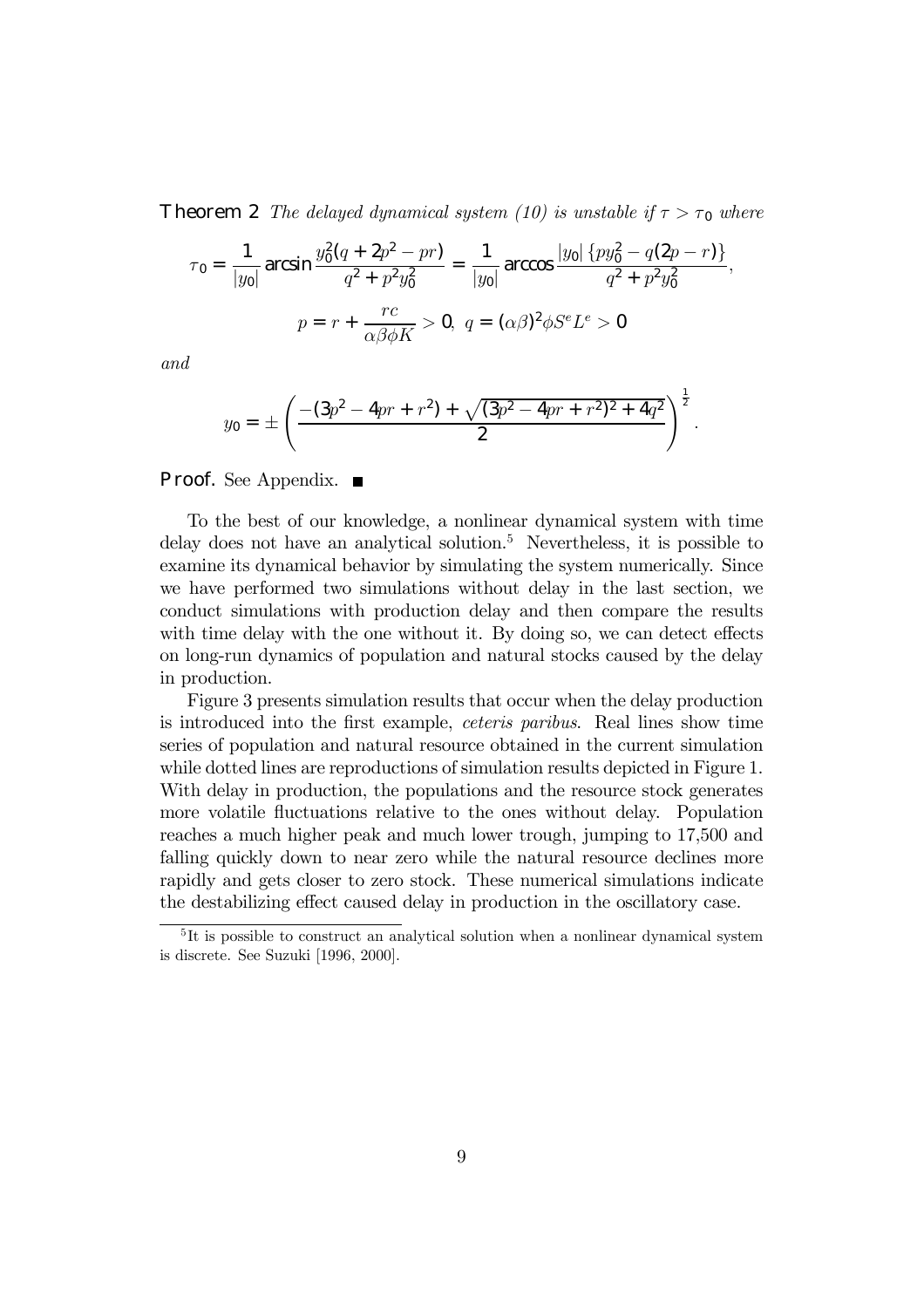

Figure 3. Production Delay in Fluctuating Economy

Figure 4 presents simulations that occur when the delay production is introduced into the second example, ceteris paribus. As in Figure 3, real lines show the simulation results with the delay in production and dotted lines the ones without it, which reproduce the results depicted in Figure 2. Comparing these results, we observe firstly the earlier and much more volatile fluctuations in population as well as natural resource; secondly the almost exhaustion of natural resource and the much more severe falls in population at the beginning of 18th century. This numerical simulations again indicate the destabilizing effect of the delay even on otherwise monotonic dynamics.



Figure 4. Production Delay in Stable Economy

In these numerical simulations, we adopt the parameterization used by BT for which the critical value of the delay is  $\tau_0 = 10.1652$ .<sup>6</sup> This is indeed a large delay, but we should not be too much concerned about this. As seen in (19), the critical value depends on any other parameters. We should thus be

<sup>&</sup>lt;sup>6</sup>See Appendix for calculations.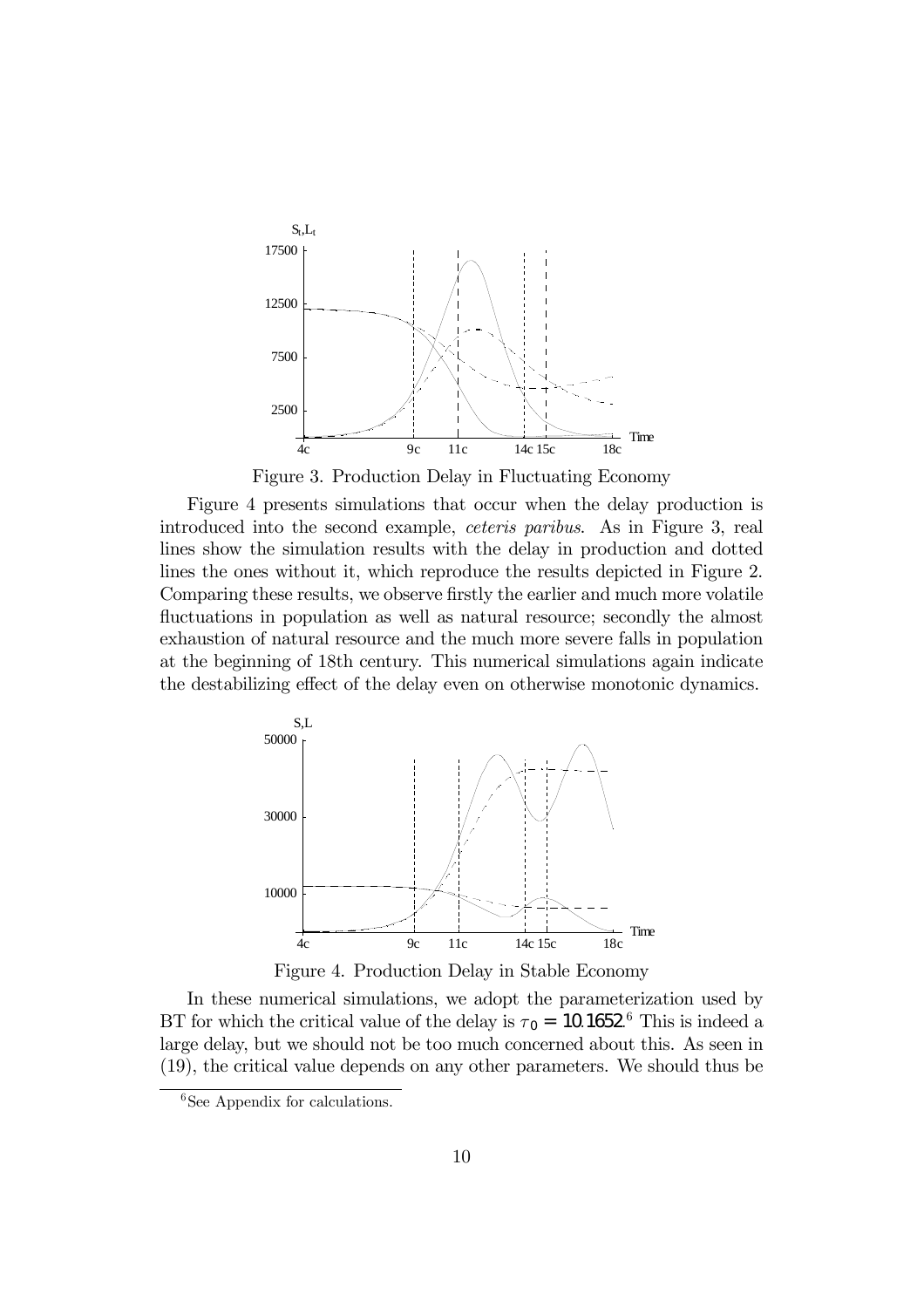content with the existence of the critical value, trusting that it might be considerately small under slightly different parameter specifications. Although it may be possible to derive analytically its dependency on parameters, we can expect the computations to become messy and thus confirm it numerically. Figure  $5(A)$  illustrates the relationship between the delay and the maximum size of the natural resource, ceteris paribus. It displays the downward sloping borderline between stable region and unstable region. It is observed that the critical value of  $\tau$  gets smaller as the size of K becomes larger. Figure 5(B) illustrates the relationship between the delay and the exogenous net birth rate. We can find the same property that  $\tau_0$  is negatively related to  $b - d$ . A combination of larger K and smaller  $b - d$  in absolute value can lead to smaller  $\tau_0$ .



Figure 5. Downward sloping  $\tau_0$  curves.

#### 4 Concluding Remarks

This study has investigated the long-run dynamics of renewable natural resource and population introducing a delay in agricultural production activities. It first confirms that the basic mode without delay exhibits stable dynamics. Then it analytically derives a critical value of the delay in production for which the loss of stability occurs. Subsequent two numerical simulations show the destabilizing effect caused by the delay in production on evolutions of the small island economy. It makes fluctuations of the resource stock and the population much more widely over time when the growth rate of the natural resource is low (see Figure 3) and it also generates fluctuations even in a constantly-growing economy with the higher growth rate (see Figure 4).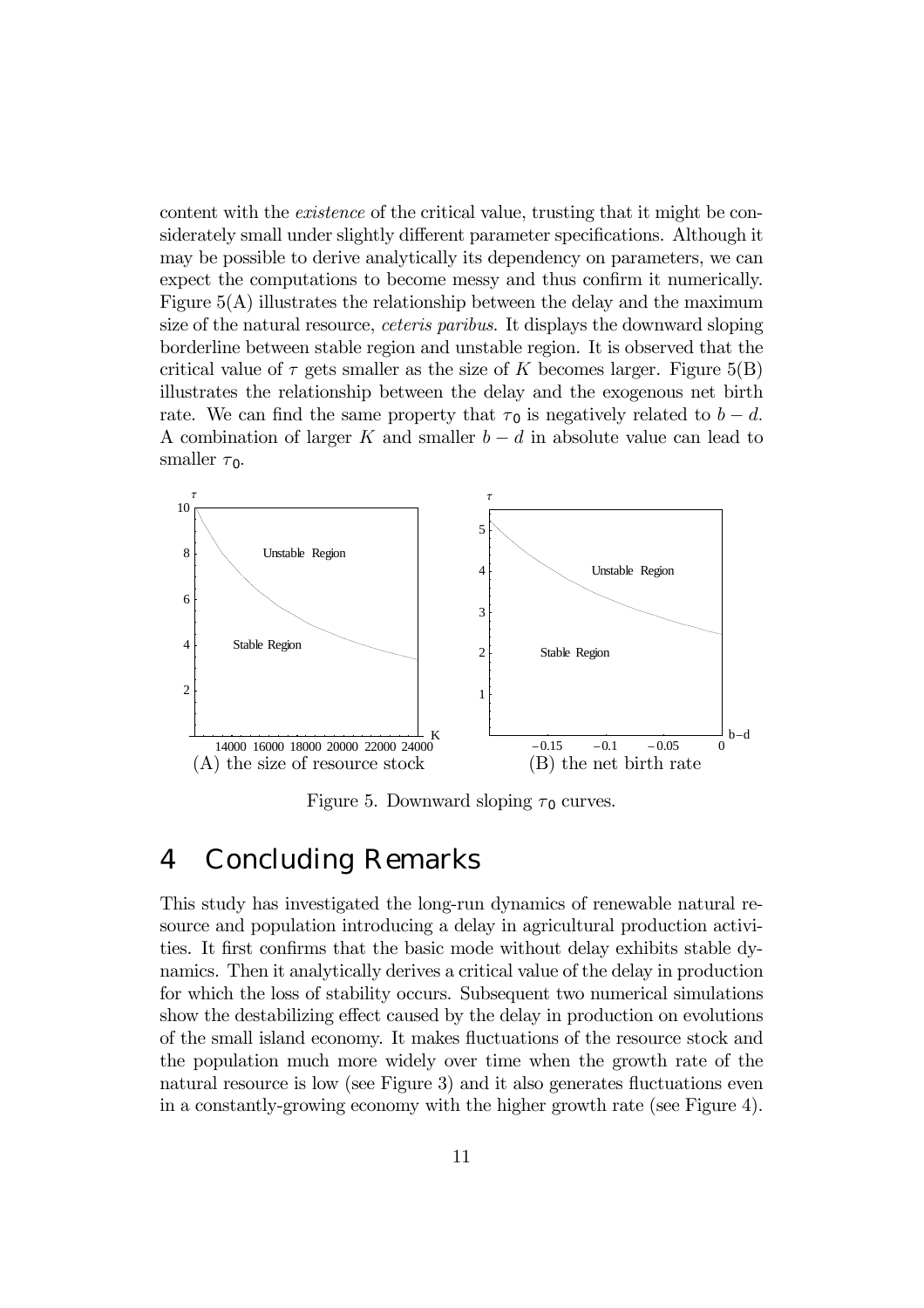# Appendix

To prove Theorem 2, we apply the method used in Saito [2002. 116-122], which makes it possible to check the simplicity of a characteristic root on the imaginary axis without tedious calculations. Let

$$
P(\lambda, \tau) = \lambda^2 + \left( -(2p - r) + pe^{-\lambda \tau} \right) \lambda + qe^{-\lambda \tau},
$$

and  $\tau_n = \tau_0 + 2\pi n$   $(n = 0, 1, 2, \cdots)$ . Then,  $P(iy_0, \tau_n) = 0$  and we obtain the following from (14),

$$
\frac{\partial P(iy_0, \tau_n)}{\partial \tau} = iy_0[-y_0^2 - (2p - r)iy_0],
$$
  

$$
\frac{\partial P(iy_0, \tau_n)}{\partial \lambda} = 2iy_0 - (2p - r) + [p - \tau_n(q + piy_0)]e^{-iy_0\tau_n}.
$$

Clearly,  $\frac{\partial P(iy_0,\tau_{\rm n})}{\partial \tau} \neq 0$ . We now consider the following value:

$$
K = \frac{p^2 y_0^4 + 2q^2 y_0^2 + (2p - r)^2 q^2}{[((2p - r)y_0)^2 + y_0^4][q^2 + (py_0)^2]}.
$$

We get  $K > 0$ . Furthermore, from (14),

$$
\begin{split}\n\text{sign}K &= \text{sign}\left[Re\left(\frac{2iy_0 - (2p - r)}{-iy_0(-y_0^2 - (2p - r)iy_0)} + \frac{p}{iy_0(q + piy_0)}\right)\right] \\
&= \text{sign}\left[Re\left(\frac{2iy_0 - (2p - r)}{-iy_0(-y_0^2 - (2p - r)iy_0)} + \frac{pe^{-iy_0\tau_0}}{iy_0(q + piy_0)e^{-iy_0\tau_0}} - \frac{\tau_n}{iy_0}\right)\right] \\
&= \text{sign}\left[Re\left(\frac{2iy_0 - (2p - r) + pe^{-iy_0\tau_0}}{-iy_0(-y_0^2 - (2p - r)iy_0)} - \frac{\tau_n}{iy_0}\right)\right] \\
&= \text{sign}\left[Re\left(-\frac{\frac{\partial P(iy_0, \tau_0)}{\partial \tau}}{\frac{\partial P(iy_0, \tau_0)}{\partial \tau}}\right)\right].\n\end{split}
$$

Hence, we can obtain  $\frac{\partial P(iy_0, \tau_n)}{\partial \lambda} \neq 0$  and, by the well-known implicit function theorem, we have

$$
\text{sign}\left[Re\left(\frac{d\lambda}{d\tau}\bigg|_{\lambda = i y_0, \tau = \tau_{\text{n}}}\right)\right] = \text{sign}\left[Re\left(-\frac{\frac{\partial P(i y_0, \tau_{\text{n}})}{\partial \tau}}{\frac{\partial P(i y_0, \tau_{\text{n}})}{\partial \lambda}}\right)\right]
$$

$$
= \text{sign}\left[Re\left\{\left(-\frac{\frac{\partial P(i y_0, \tau_{\text{n}})}{\partial \tau}}{\frac{\partial P(i y_0, \tau_{\text{n}})}{\partial \lambda}}\right)^{-1}\right\}\right]
$$

$$
= \text{sign}K > 0.
$$